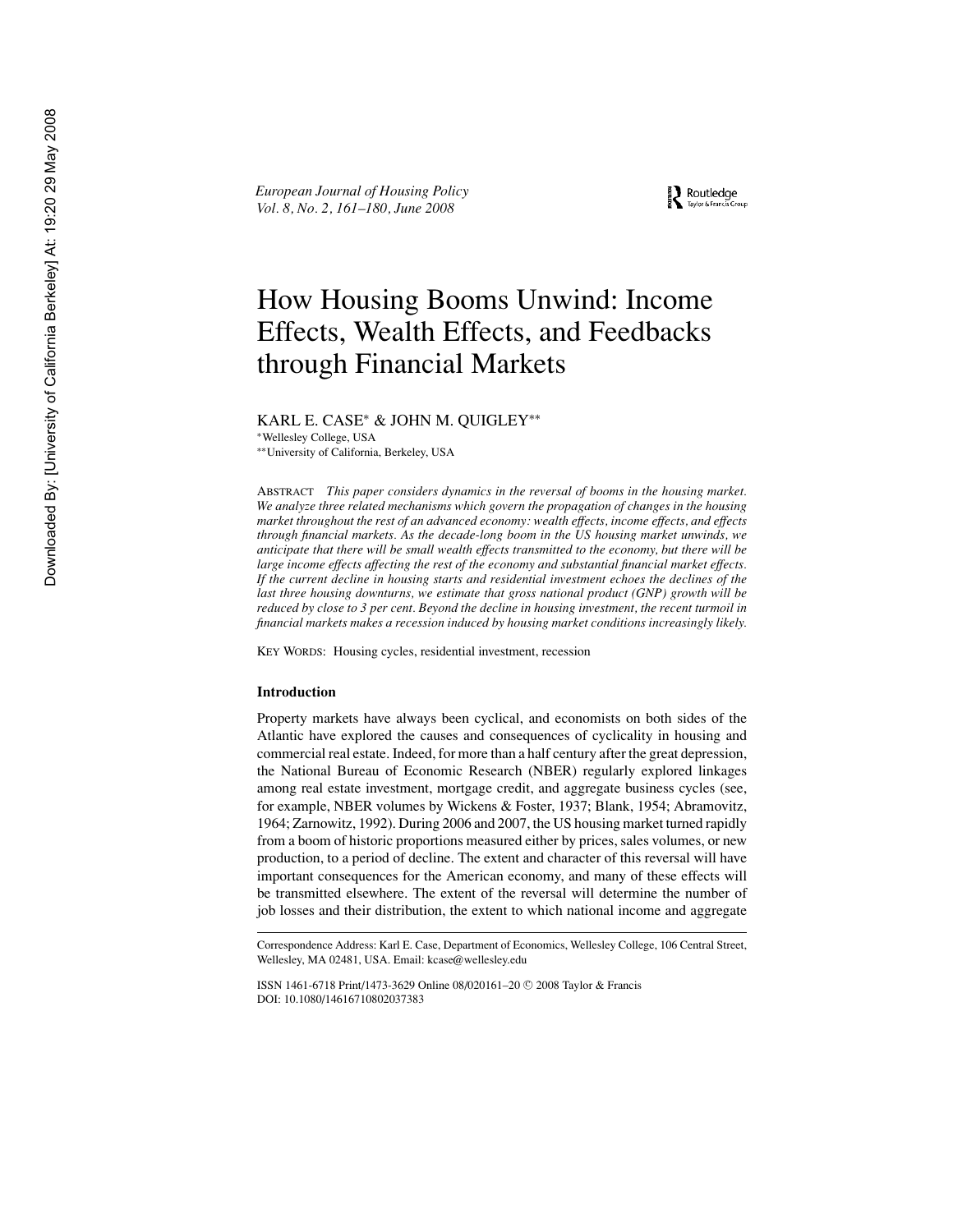output will fall (or grow more slowly), and the ultimate impact on financial institutions such as banks, mortgage lenders, the government-sponsored enterprises (GSEs), and investment firms.

Housing market declines will also have significant effects on household and firm balance sheets. For the better part of three decades, the value of residential real estate, including land and capital, has gone up dramatically. Between 2000 and 2005, US households added \$10 trillion in assets to their balance sheets, most of it due to increases in the value of land. This boom in construction and land value was supported by unprecedented liquidity in financial markets and a substantial increase in the availability of mortgage credit.

In this paper we analyze the way that booms in housing cycles end. We consider three related mechanisms: *wealth effects*, *income effects* and *financial market effects.*

First, we explore what we know about *wealth effects*. When households' asset values increase, households can be expected to spend more than they otherwise would have, either by withdrawing equity from assets or by saving less in other forms. Similarly, when households' asset values fall, this may lead to a contraction in consumer spending. A growing literature documents the effects of home price appreciation and depreciation on personal expenditures and savings behavior.

Second, we evaluate *income effects*. When existing home sales decline or housing starts drop, the economy experiences a decline in aggregate expenditure and ultimately a reduction in income and employment. This occurs through several distinct channels. Fewer sales of existing homes means that brokers, building inspectors, appraisers, mortgage lenders, home appliance firms, and others in the real estate industry face a decline in demand and experience a direct loss of income. While the sale of an existing dwelling unit is simply a transfer or an exchange of assets (and thus is not a component of national income), the fees and induced expenditures associated with the exchange are high; the transfer typically induces spending on furniture, appliances, decorating, and so forth, as well as fee income from the services provided by brokers, lenders, appraisers, and others.

Without doubt, the biggest direct effect is likely to result from the decline in new housing construction. The construction industry in the US employs 7.5 million workers, and in the beginning of 2006 new investment in residential structures was at an annual rate of over \$800 billion dollars, or over 5.5 per cent of nominal gross domestic product (GDP) (see US Department of Commerce, Bureau of Economic Analysis, NIPA Accounts). By October 2006, housing starts had fallen to an annual rate of 1.49 million from a peak of 2.27 in January of the same year (US Census Bureau, Construction Reports). By March 2008 housing starts fell below one million to 947,000, and this has already had a dampening effect on GDP growth.

Finally, much of what happens in the next few years will be determined by the substantial *financial market effects* already causing major disruptions in fixed income markets across the globe. US mortgage markets have expanded and changed in character dramatically over the last dozen years. There was – until very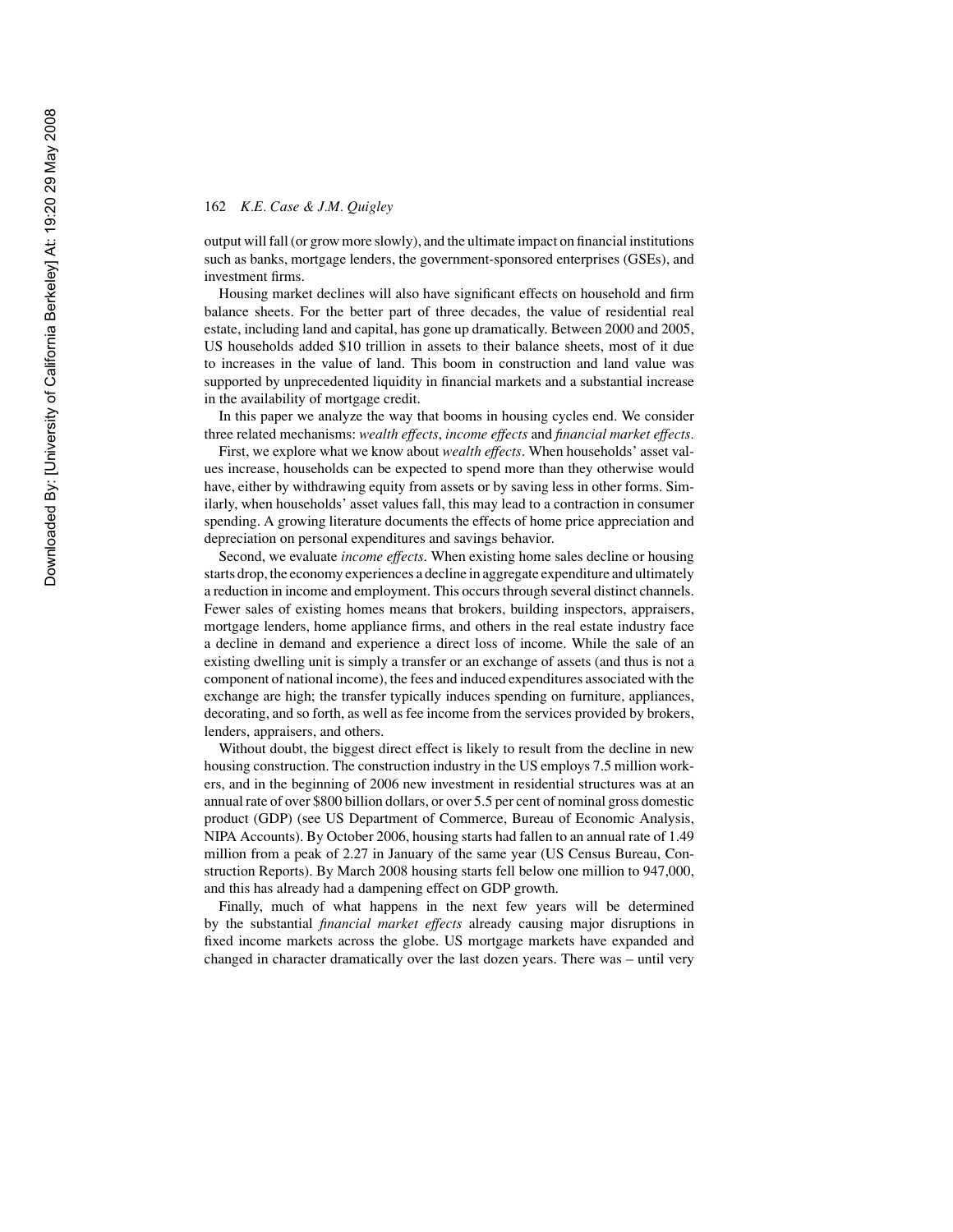recently – massive liquidity, a large increase in the sub-prime mortgage market, a dramatic shift from traditional fixed-income mortgages to more complex and often exotic instruments, and complex risk-sharing arrangements among GSEs, mortgage insurers, Wall Street firms, and world capital markets. Until now, this new credit environment has never been tested in a volatile real estate market. The magnitude of these financial effects will depend to a large extent on the depth of the decline in home prices and the consequent increase in mortgage defaults. With the collapse of the sub-prime mortgage-backed securities market, the financial market effects loom large as firms struggle with non-liquid portions of the mortgage market, non-performing loans and portfolios – and a lot of bad debt.

#### **Wealth Effects**

Between 2000 and 2005, a period of low inflation, the total value of the residential real estate in the US increased by \$10 trillion, from roughly \$15 trillion to \$25 trillion. In contrast, total financial wealth held by US households oscillated. Nevertheless, it was about \$40 trillion in 2000 and 2005 (see Case, 2007). The bulk of the increase in home values was on the west coast and in the north east. Seven states account for 47 per cent of the total real estate value and a larger per cent of land value in the US (Case, 2007). Housing wealth has grown enormously over the past decade, especially on the coasts.

It has been widely observed that changes in stock prices are associated with changes in aggregate consumption. In statistical models relating changes in log consumption to changes in log stock market wealth, the estimated relationship is generally positive and economically meaningful. Under a standard interpretation of these results, from a suitably specified regression, the coefficient measures the 'wealth effect' the causal effect of exogenous changes in financial wealth upon consumption behavior.

There is good reason to expect that changes in *housing* wealth exert effects upon household behavior that are quite analogous to those found for stock market wealth (but see Muellbauer, 2007, for an extensive discussion). Until recently, however, there was little comparative research on this issue. One might expect the housing wealth effect to have become more important in recent decades, as institutional innovations (such as second mortgages in the form of secured lines of credit) have made it as simple to extract cash from housing equity as it is to sell shares or to borrow on margin.

In recent research using annual data for OECD countries during 1975–2000 and quarterly data for US states during the 1982–1999 period, Case *et al.* (2005) reported a large and statistically significant relationship between log housing wealth and log consumption. The estimated elasticity based upon US states, 0.034–0.054, suggests that a 10 per cent change in housing wealth is associated with a 0.3 to 0.5 per cent change in aggregate consumption (see Case *et al.*, 2005, Tables 3 and 4). This suggests that the buoyancy of the housing market after the turndown in world stock markets in 2000–2003 helped avert a recession in the developed world.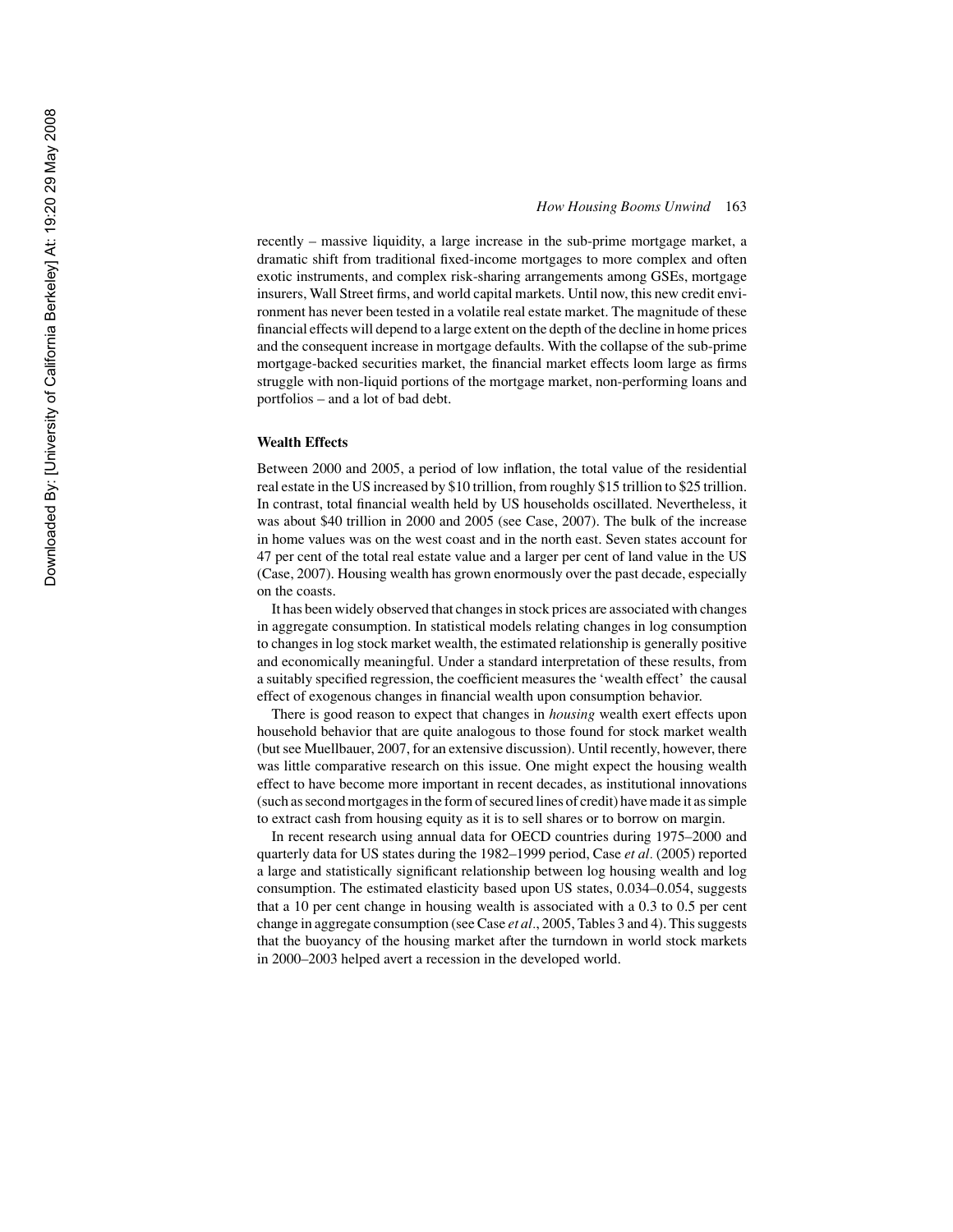Does this mean that the slowdown in the housing market observed since 2006 will be manifest as a direct reduction in consumer spending through this wealth effect – as lower house prices reflect reduced wealth and lead to lower levels of consumption? Probably not.

There are two reasons why the current slowdown in the housing market by itself is not likely to lead directly to significantly reduced household consumption through the wealth effect (although if the combined effects of all the factors discussed here lead to a recession, that would, of course, lead to a drop in consumer spending).

In the first place, the analysis based upon US states also provides clear evidence of an asymmetric response of consumption to changes in housing wealth. Case *et al*. (2005) report the results of a variety of statistical models which distinguish between the consumption response to increases in housing wealth and the consumption responses to decreases in wealth (see Appendix Table 3). In these statistical models, the estimated effect of a 10 per cent increase in housing wealth upon consumption is large and highly significant, increasing consumption by 0.6 to 1.1 per cent. But the estimated effect of decreases in household wealth upon consumption is uniformly small and is insignificantly different from zero in all specifications. To be sure, the estimated effects of decreases in wealth are not precisely estimated (Muellbauer (2007) provides some careful robustness checks on these estimates). Nevertheless, these results do suggest that reductions in housing prices and housing wealth would not lead to significant reductions in household consumption.

But there is a second and even more important reason to expect that the wealth effects from the current downturn in the housing market will be negligible. This arises from the price-equilibrating process in the housing market – namely the downward stickiness of prices.

Every housing downturn, national or regional, begins with an excess supply of available dwellings, in most cases because demand has declined. Often downturns in the housing market are precipitated by rising interest rates, but demand can drop for other reasons as well: demographic pressures, a decline in the core economy with falling income or rising unemployment, or a change in market psychology. There are also clear instances where housing production simply gluts the market by increasing faster than household formation. Of course, more than one of these causal factors may be present, and several factors may interact. A decline in a regional economy, or simply a glut of condominiums, can lead to a marked increase in the number of listings, newspaper articles, and 'For Sale' signs. This, in turn, can trigger a shift in consumer psychology accelerating a demand decline.

In all cases, the market-clearing process follows a common pattern. Since housing is heterogeneous, and 'comparable' sales are not sales of identical units, sellers are uncertain of the actual worth of their properties. Indeed, the value of any dwelling is determined in a stochastic process in which buyers and sellers search for exchange terms that will lead to a sale. In most instances, the initial asking or offering price is set high for understandable reasons (see Case, 1986). Brokers want to attract listings,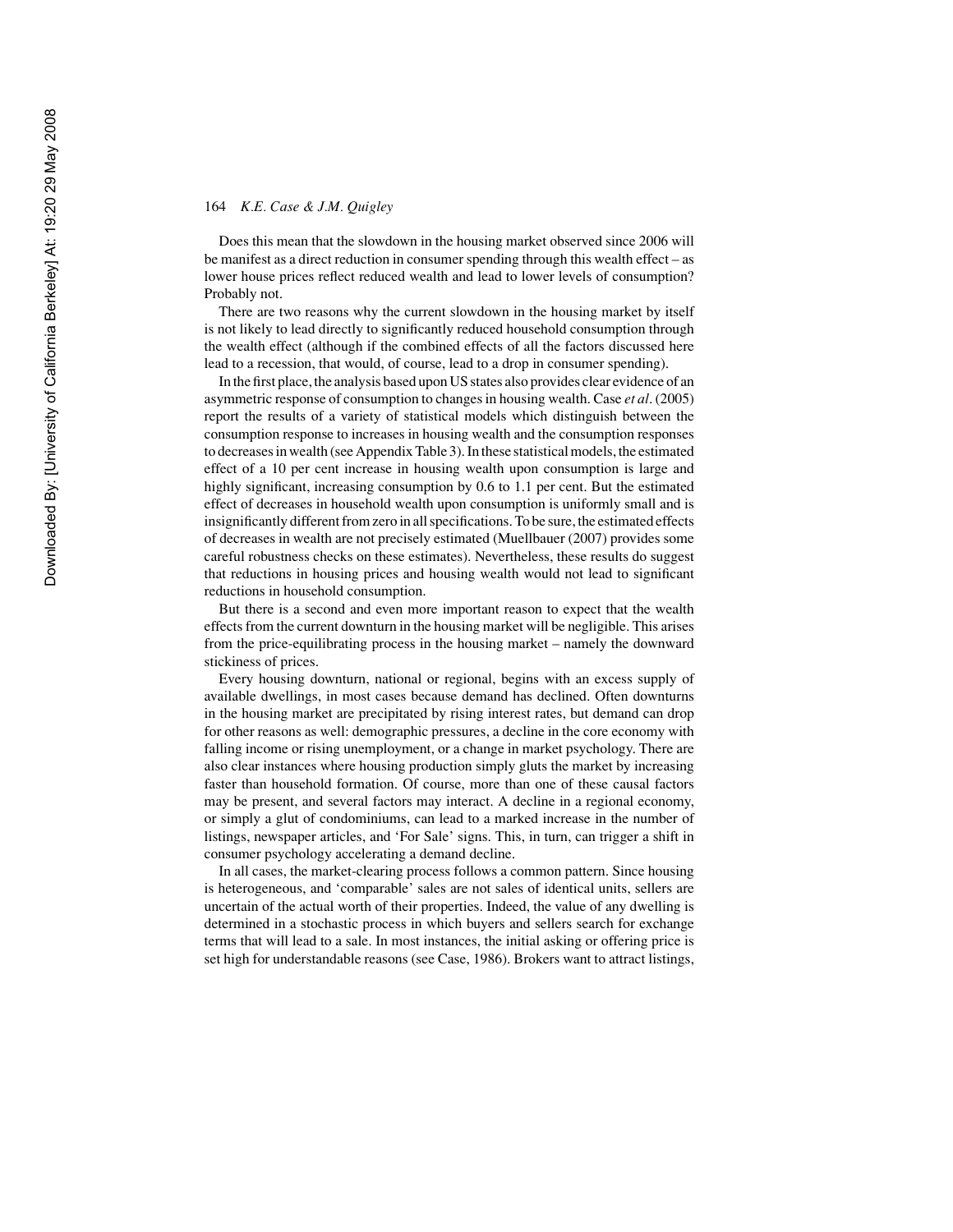and the likelihood of obtaining a listing is correlated with the asking prices posted. Also, sellers see the worth of their properties as embodied in the 'comparable' sales at their peak: 'Sarah sold her house next door for \$455,000 two years ago, and my house is identical except for the new kitchen I added. Mine must be worth at least as much as hers.'

Anyone who has ever participated in the housing market knows that the clearing process is far from the traditional Marshallian auction. Without doubt, if all the houses for sale on a given day were auctioned by sunset the next day, housing prices would be less stable. But sellers hold out in a great many instances, refusing to lower their asking prices for some fairly prolonged period. This behavior has been rationalized by Genesove and Mayer (2001).

Figure 1 indicates what happens in a typical demand-driven downturn. First, demand drops (from D to D ) as buyers stop looking and stop making offers. Sellers, on the other hand, hold out at the 'sticky price.' That increases the spread between bid and asked prices, and agreements are not reached. The result is a sharp drop in the number of units sold each period and an interval in which observed prices are simply flat. Notice that appraisers and listing agents still observe transactions at the sticky price, and must interpret them as 'the market price.' However, these prices are no longer the prices that clear the market. These latter prices are not observed but can only be inferred.

Case and Shiller (1988, 2003) have surveyed home buyers for nearly two decades, and consistent evidence of this stickiness is found in buyers' responses to survey

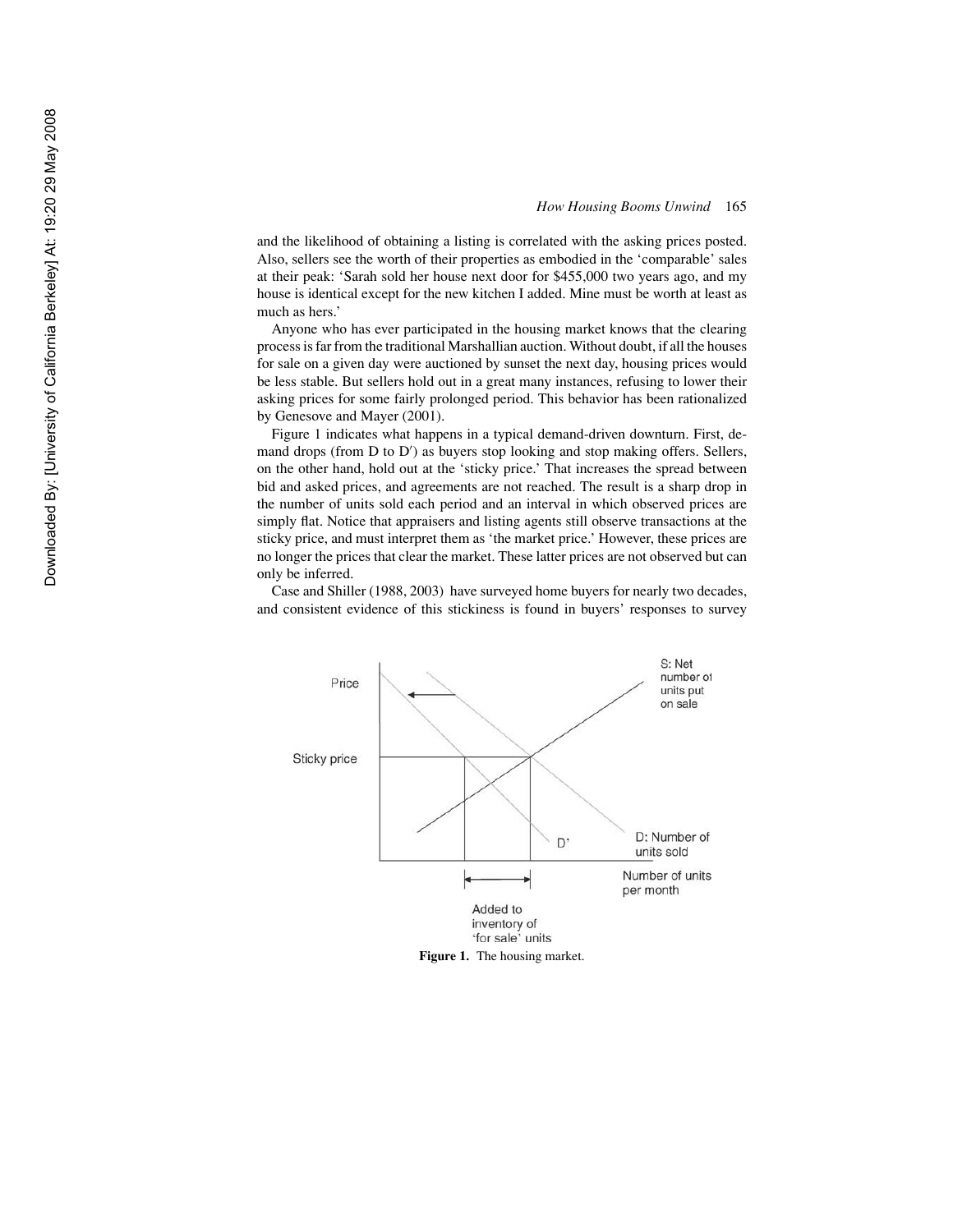questions. Households who sold properties prior to buying in four US metropolitan areas (Orange County and San Francisco in California, Boston, and Milwaukee) were asked, 'If you had been unable to sell your home for the price that you received, what would you have done?' The answers of the 254 respondents in the first survey have not materially changed over the years. Of the total, 37 per cent said that they would have 'left the price the same and waited for a buyer, knowing full well that it might take a long time.' Another 28 per cent answered that they would have taken the house off the market or rented it. In addition, 30 per cent answered that they would have 'lowered the price step by step hoping to find a buyer.' Only 12 respondents, less than 5 per cent, answered that they would have 'lowered the price until they found a buyer.'

Contemporaneous evidence on the downward stickiness of prices at the beginning of a downturn can be found in a stratified random sample of 628 houses that were listed by a major Boston multiple listing service in July 2006. Table 1 shows the

|            |     |     |                                       |                |     |           | Percent Decrease  |       |
|------------|-----|-----|---------------------------------------|----------------|-----|-----------|-------------------|-------|
|            |     |     | Disposition of Listing                |                |     |           | in Asking Selling |       |
| Town       |     |     | Active Expired Cancelled Pending Sold |                |     |           | Price             | Price |
| Acton      | 17  | 3   | 2                                     | 2              | 6   |           | 4.0               | 5.4   |
| Andover    | 10  | 5   | 6                                     | $\overline{c}$ | 7   |           | 4.0               | 4.7   |
| Braintree  | 11  | 8   | 3                                     | $\overline{c}$ | 6   |           | 4.2               | 5.4   |
| Concord    | 13  | 5   | 4                                     | 1              | 7   |           | 5.9               | 11.1  |
| Essex      | 9   | 7   | $\overline{2}$                        | 5              | 5   |           | 6.1               | 6.4   |
| Foxboro    | 10  | 1   | 8                                     | $\overline{0}$ | 11  |           | 4.9               | 7.4   |
| Hamilton   | 10  | 8   | 3                                     | 4              | 5   |           | 4.9               | 9.3   |
| Hull       | 9   | 6   | 4                                     | 2              | 9   |           | 5.5               | 5.4   |
| Ipswich    | 10  | 10  | 4                                     | 1              | 5   |           | 3.2               | 3.4   |
| Lexington  | 10  | 5   | 4                                     | 4              | 7   |           | 4.7               | 6.0   |
| Needham    | 12  | 3   | 10                                    | 3              | 2   |           | 4.9               | 3.9   |
| Quincy     | 9   | 8   | 5                                     | 3              | 5   |           | 4.6               | 10.6  |
| Reading    | 5   | 8   | 4                                     | 5              | 8   |           | 5.9               | 7.2   |
| Sharon     | 7   | 10  | 3                                     | $\overline{c}$ | 8   |           | 3.0               | 5.8   |
| Stoneham   | 7   | 7   | 3                                     | $\overline{4}$ | 9   |           | 4.3               | 6.2   |
| Wakefield  | 9   | 7   | $\mathbf{1}$                          | 1              | 12  |           | 4.8               | 4.0   |
| Walpole    | 6   | 6   | 6                                     | 4              | 8   |           | 4.0               | 7.3   |
| Wayland    | 10  | 8   | 4                                     | 3              | 5   |           | 4.0               | 4.7   |
| Wellesley  | 15  | 3   | 4                                     | 4              | 4   |           | 1.9               | 7.0   |
| Weymouth   | 14  | 3   | 6                                     | $\theta$       | 7   |           | 3.8               | 4.5   |
| Winchester | 10  | 12  | 4                                     | $\theta$       | 4   |           | 2.5               | 5.9   |
| Listing    | 213 | 133 | 90                                    | 52             | 140 | Average   | 4.3               | 6.3   |
| Totals     |     |     |                                       |                |     | Decreases |                   |       |

**Table 1.** Disposition of Houses Listed for Sale in July 2006, as of November 2006 Suburban Boston MLS Listings (628 Observations)

Note: All towns have sample size of 30, except for Essex (28 observations).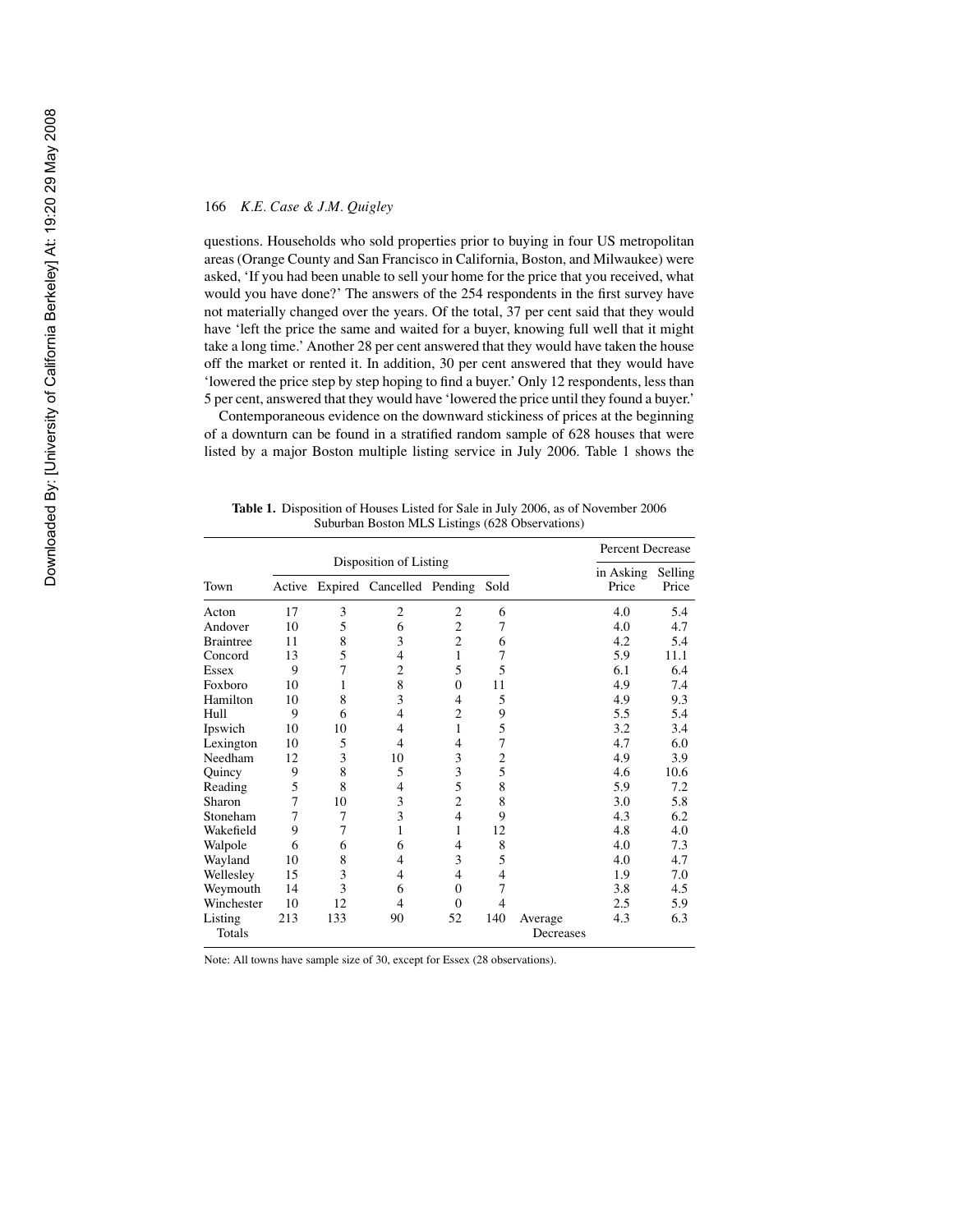disposition of those properties in December, five months later. Of the 628 properties listed, 436 (nearly 70 per cent) had not been sold. Their listings are described as 'expired,' 'cancelled,' or still 'active.' Of the remaining July listings, only 192 were under agreement or had been sold by December 2006. Despite the fact that these unsold properties are expanding the inventory available, their impact on prices seems to be modest. The mean decline in asking price from the price the time of original listing was 4.3 per cent. For properties that had actually sold, the mean price decline since first listing ranged from 3.4 per cent in Ipswich to 11.1 per cent in Concord. The average price decline was about 6.3 per cent.

Downward stickiness is most evident when demand declines are triggered by increases in mortgage interest rates. A classic example was observed at the end of the first California boom, which lasted from mid-1975 to the third quarter of 1980. During this period, house prices in the state nearly tripled, increasing 170 per cent. But in 1980, mortgage interest rates increased steeply, to as much as 18 per cent. A national recession itself dampened demand in the state, but the combination of high interest rates and the recession caused the housing market to contract sharply. Despite these factors, average house prices in California never fell in the ensuing period. Rather, average house prices and house price indexes were simply flat in nominal terms for four years from the third quarter of 1980.

The fact that, in 1981, the US mortgage market was completely dominated by 30-year fixed-rate self-amortizing mortgages added to the stickiness of prices. Those home owners who contemplated selling as rates rose found themselves facing enforceable due-on-sale clauses. Most potential sellers had long-term mortgages at low interest rates. With interest rates at the time above 15 per cent, most sellers were required to liquidate cheap fixed-rate loans at par. The importance of the fixed-rate mortgage in maintaining sticky prices can be inferred by observing the Canadian market. In Canada, the UK, and in most of continental Europe as well, the mortgage market is dominated by adjustable rate mortgages; in Canada many had no caps. Thus, when interest rates rose, homeowners faced dramatically higher payments, and many had to sell or face default. Figure 2 compares the course of home prices measured by repeat sales indexes in Vancouver and San Francisco between 1975 and 1983. Between 1975 and 1981, nominal home prices increased 154 per cent in San Francisco and 214 per cent in Vancouver. Thereafter, both Pacific Coast cities experienced rapidly rising interest rates and a recession. San Francisco saw practically no decline in prices. As noted above, prices in San Francisco stayed flat in nominal terms for 16 quarters until they resumed their rise in the second quarter of 1984. In sharp contrast, Vancouver saw a sharp price drop of over 35 per cent within a period of seven quarters.

While prices held firm, San Francisco experienced a very sharp decrease in the volume of sales. Sales of existing homes fell by more than half. Housing starts for the Western Census region peaked in September 1979 at 645,000, and they fell by 77 per cent to a low of 148,000 in February 1982.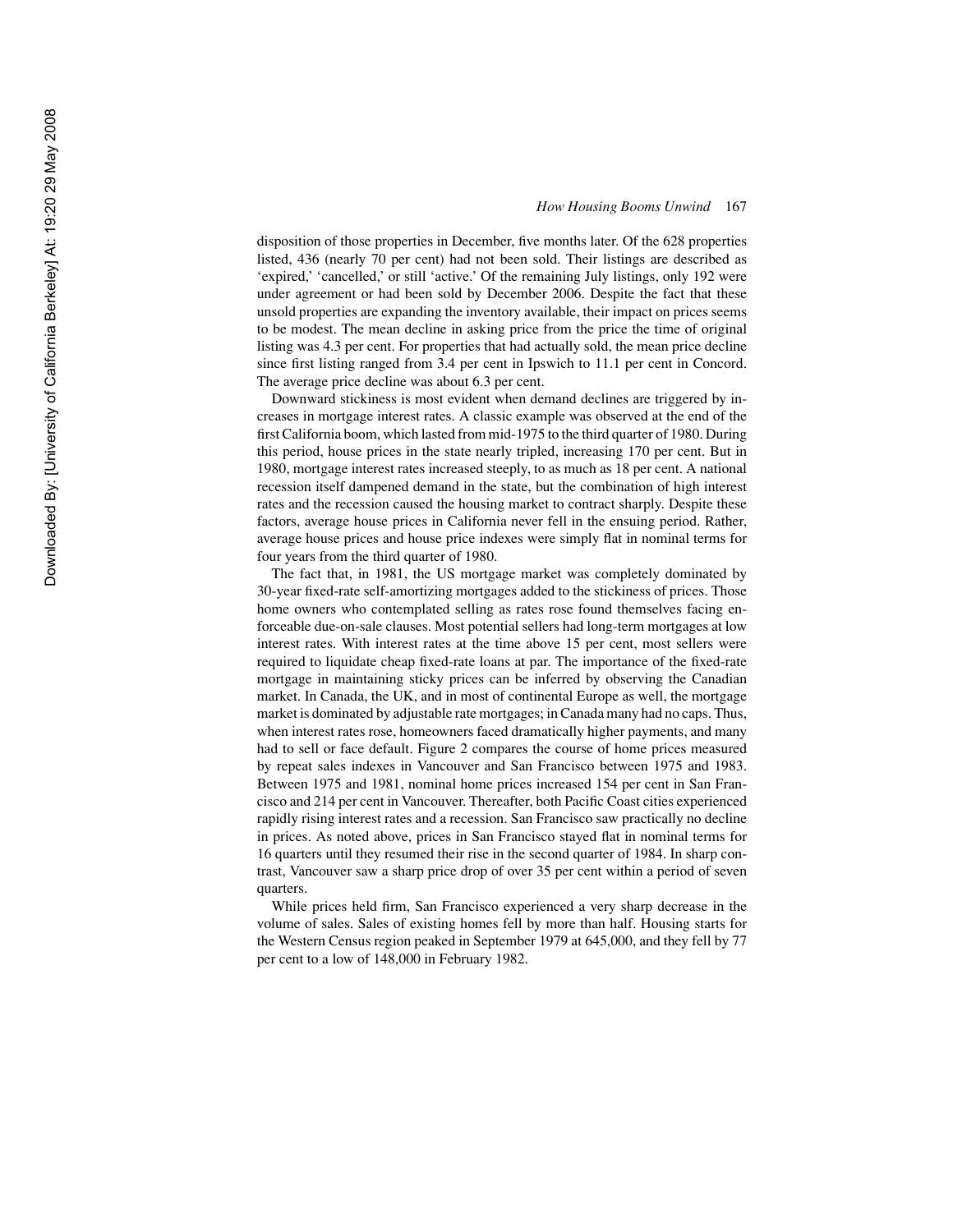



**Figure 2.** Nominal House Prices in Vancouver and San Francisco: 1975–1983.

It is clear that downwardly sticky house prices accompany almost every major regional slow down in the housing market. The extent of this resistant behavior ultimately affects the relative size of the income effect, the wealth effect, and the degree of financial market dislocation that is likely to result from the slow down. Table 2 provides data on the actual decline in house prices since the US housing market peaked between late 2005 and mid 2006. The data are based on deed recordings of arms length sales through the end of 2007. As of December, a price decline was apparent in all of the 20 metropolitan areas tracked by the S&P Case Shiller Indexes (standardandpoors.com). The average decline across these large metropolitan areas was 10.5 per cent from peak; but since 2000 prices in those 20 cities have still doubled. If the value of the entire housing stock actually declined by 15 per cent, aggregate housing wealth would have fallen by \$3 trillion. Further, if the wealth effect were symmetric, the implied elasticity from Case *et al.* (2005) suggests a wealth effect of \$105 billion. As discussed below, this is significant, but modest relative to the potential *income effects* and *financial market effects.*

While the house price decline continues and some expect really large declines in house prices (Shiller, 2007), 15 per cent seems a likely upper found. If housing wealth has an asymmetric effect on spending, the wealth effect, of course, would be less than \$100 billion or less than 1 per cent of GDP.

#### **Income Effects**

The magnitude of the income effect from a housing downturn depends on several factors. First, the direct impact of a slowdown in residential fixed investment affects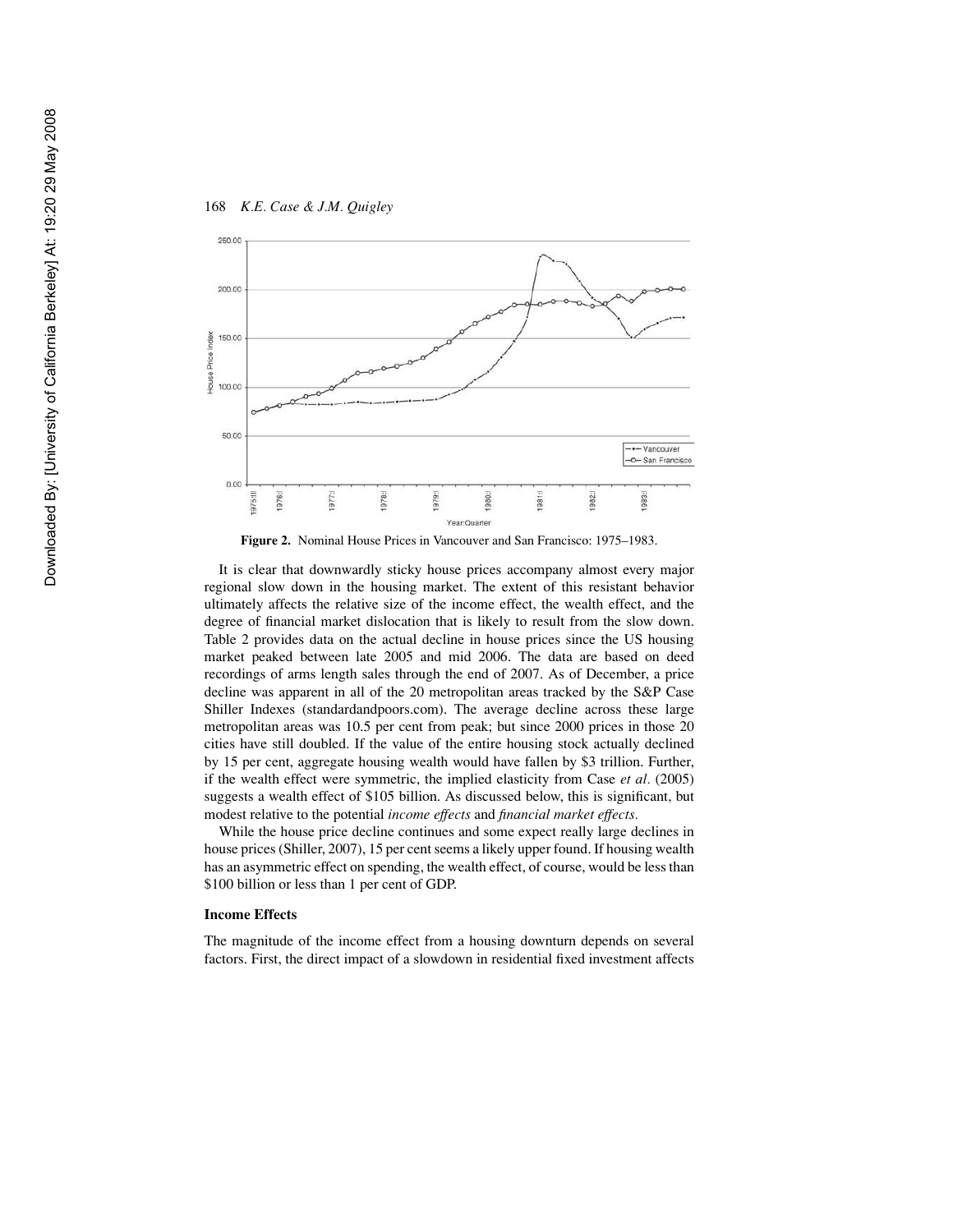| A. Metropolitan areas<br>with falling prices | Per cent change<br>since January<br>2000 | Peak<br>month | Per cent<br>decline since<br>the peak |
|----------------------------------------------|------------------------------------------|---------------|---------------------------------------|
| Detroit                                      | $+10$                                    | 12/05         | $-13.8$                               |
| Tampa                                        | $+119$                                   | 7/06          | $-7.9$                                |
| San Diego                                    | $+131$                                   | 11/05         | $-7.6$                                |
| Washington, DC                               | $+133$                                   | 5/06          | $-7.0$                                |
| Boston**                                     | $+71$                                    | 10/05         | $-6.1$                                |
| Philadelphia                                 | $+113$                                   | 7/06          | $-6.5$                                |
| Las Vegas                                    | $+109$                                   | 8/06          | $-5.5$                                |
| Miami                                        | $+165$                                   | 5/06          | $-4.9$                                |
| Los Angeles                                  | $+162$                                   | 7/06          | $-4.8$                                |
| San Francisco                                | $+109$                                   | 5/06          | $-4.1$                                |
| Minneapolis                                  | $+64$                                    | 10/06         | $-4.0$                                |
| Cleveland                                    | $+19$                                    | 8/05          | $-3.8$                                |
| New York                                     | $+109$                                   | 5/06          | $-3.4$                                |
| Denver                                       | $+38$                                    | 8/06          | $-1.6$                                |
| Chicago                                      | $+66$                                    | 10/06         | $-1.6$                                |
| B. Metropolitan areas<br>with rising prices  |                                          |               | Per cent change<br>since June 2006    |
| Seattle                                      | $+92$                                    |               | $+7.9$                                |
| Charlotte                                    | $+35$                                    |               | $+6.8$                                |
| Portland                                     | $+85$                                    |               | $+4.5$                                |
| Dallas                                       | $+27$                                    |               | $+1.6$                                |
| Atlanta                                      | $+36$                                    |               | $+1.6$                                |
| C. Average, all 20 cities                    | $+100$                                   | 7/06          | $-3.6$                                |

**Table 2.** House price changes in 20 US Metropolitan Areas, 2000–2007<sup>∗</sup>

∗Changes in S&P Case–Shiller metropolitan price indexes.

∗∗Boston began to fall in October 2005, stopped falling in February 2007 (down 7.9 per cent), and then rose between February and June 2007 by 1.9 per cent.

developers, builders, and the construction industry. Second, a decline in sales of existing homes reduces the incomes of brokers, mortgage originators, lenders, and others involved in the process. The drop in residential investment is likely to be much larger since a new house is generally produced in the nine to twelve month period before it is offered for sale. In contrast, the sale of an existing home represents an asset transfer, not new output.

While this asset transfer will generate fees and increased income, the total is only a small fraction of the value of the asset.

Finally, there is a multiplier. The multiplier on fixed investment spending has been estimated to be about 1.4 (implicit in the Fair Model, discussed below), although the actual effect will depend on the behavior of the rest of the economy. Roughly speaking, a 100 dollar drop in income from a decline in residential investment will reduce national income by about 140 dollars.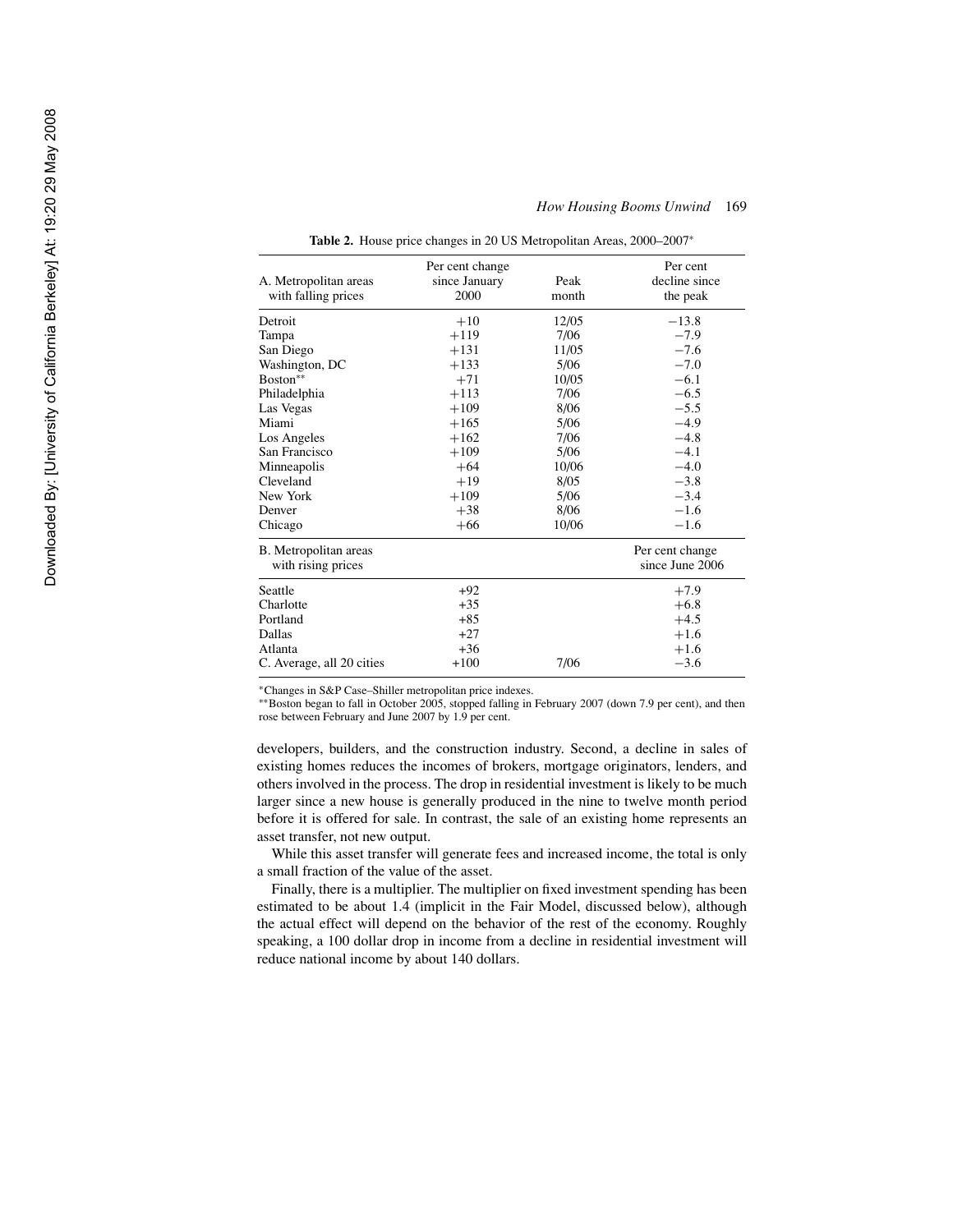One way to gauge the magnitude of these effects in the US today is to compare the performance of housing investment and new home construction during past cycles. Figure 3 reports monthly housing starts between January 1972 and December 2007. Figure 4 indicates the pattern of real gross residential investment from the Bureau of Economic Analysis for the same period

During the 35 year period reported in these figures, four significant declines are evident; we refer to these as Cycles I–IV below. The first three all contributed to recessions. The first was during the stagflation period leading up to the US recession of 1975. The second was a long decline beginning in 1978 leading up to the recession of 1981–1982. The third occurred as severe regional recessions led to a national recession in 1990. The fourth began in early 2006 and continues through June 2008.

It is important to note that each of the first three down cycles arose, in some measure, in response to Federal Reserve interest rate policies to reduce inflationary pressures. In all three cases, but especially in 1974–1975 and in 1980–1982, interest rates rose substantially. Interest rates in the current downturn have risen only modestly, and were reduced by the actions of Federal Reserve Open Market Committee in September 2007.

Table 3 reports the magnitude of each the four down cycles, measured by residential investment and housing starts. Note that housing starts are a leading indicator of gross investment. A 'star' is recorded when investment in a new home begins. The investment itself continues for a period of up to a year. Note the lags involved. To illustrate, the Census Bureau reported in October 2006, that new house completions were at an annual rate of 2 million, despite the fact that housing starts had fallen well below 2 million in March and had fallen steadily through October, to a rate below 1.5 million (see US Bureau of the Census, *New Residential Construction,* October 2006).

Cycle I began with a downturn in both housing starts and residential investment. In the first quarter of 1973, housing starts were at an annual rate of 2.48 million – the highest level recorded for any month between 1959 and 2007. Interestingly, in January 2006, annual starts were estimated to be 2.27 million – the highest figure recorded for any month since April 1973. The drop in starts during Cycle I bottomed at a rate of 904,000 in February 1975. The decline lasted two years, during which housing starts fell by 1.58 million units or 63 per cent.

During this cycle, the pattern of real gross residential investment lagged starts, but only modestly. Real residential fixed investment peaked in the first quarter of 1973 at \$310.6 billion and then fell to \$189.2 billion, a decline of 39 per cent. As a per cent of GDP, gross residential investment fell from 5.7 per cent to 3.6 per cent. In many respects, Cycle II was similar to Cycle I. The expansion following the end of the recession in 1975 began to engender inflation in 1977. The Federal Reserve increased interest rates in 1978 in anticipation of an acceleration of inflation, and the housing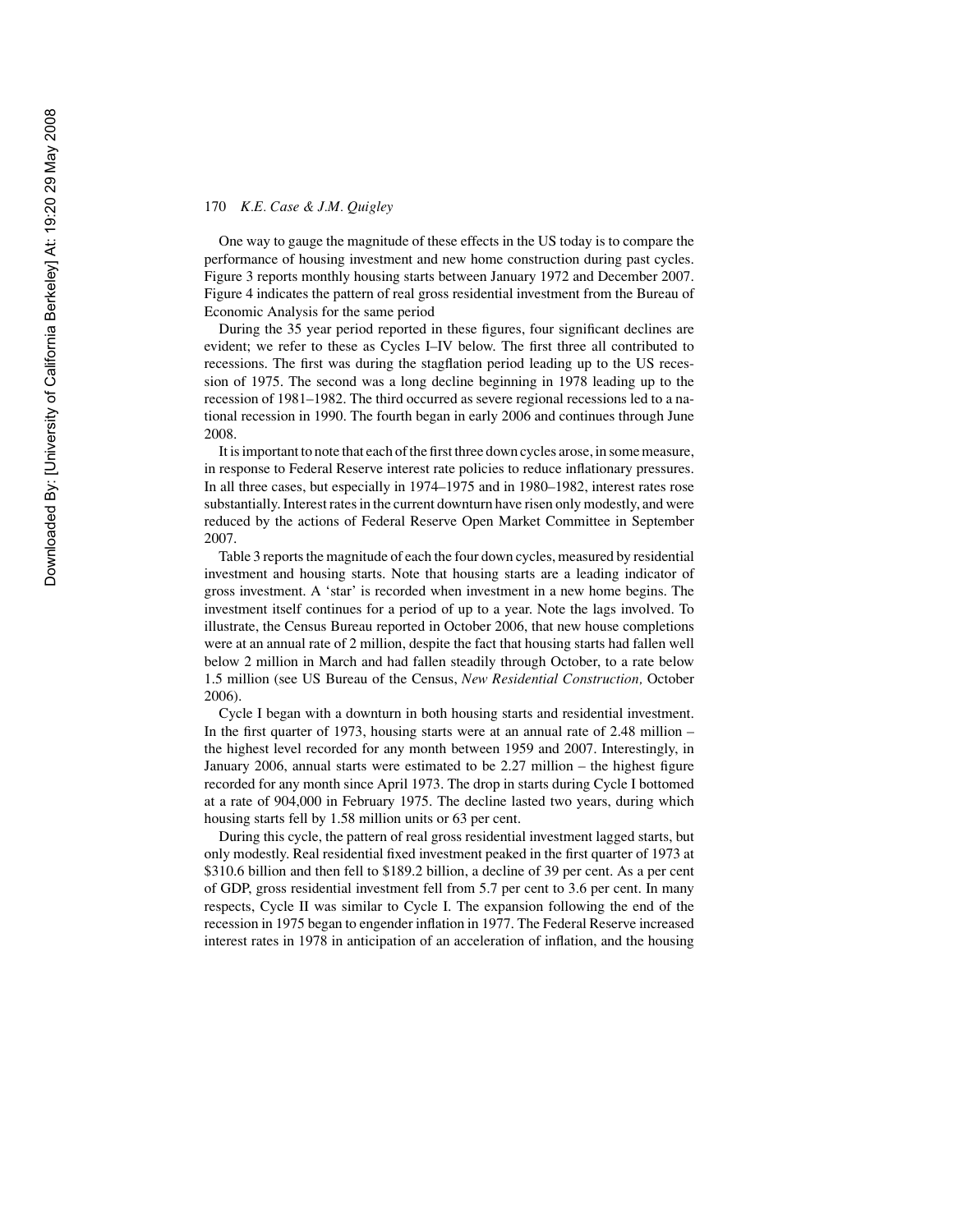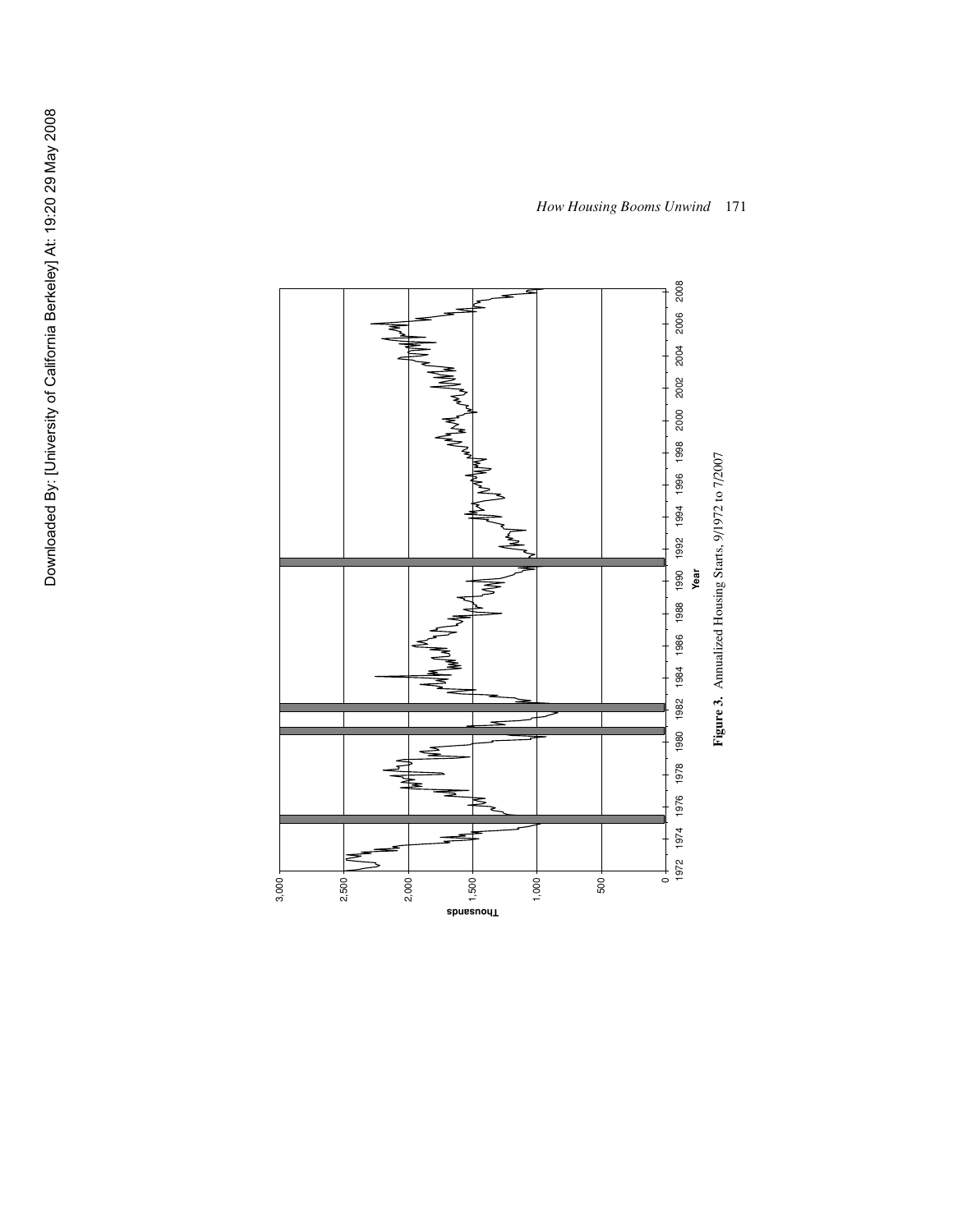

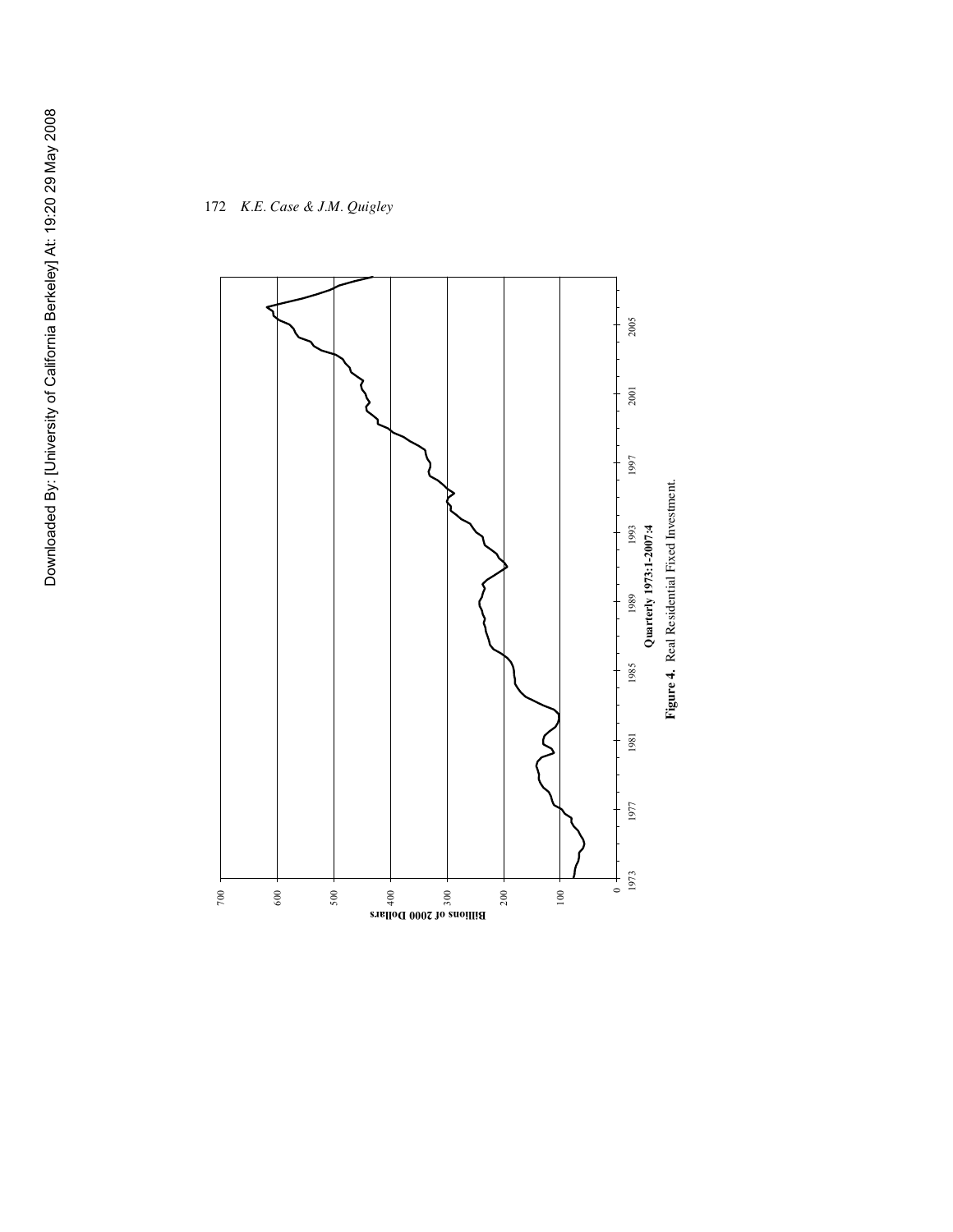| Cycle I*                                                  | Peak 1973:1 | Trough 1975:1 | Percent Change |
|-----------------------------------------------------------|-------------|---------------|----------------|
| Gross Residential Investment<br>$(billions of \$)$        | \$310.6     | \$189.2       | $-39$          |
| Percent of GDP                                            | 5.7         | 3.6           |                |
| Housing Starts (millions of units)                        | 2.481       | 0.904         | $-63$          |
| Cycle II*                                                 | Peak 1978:3 | Trough 1982:3 | Percent Change |
| <b>Gross Residential Investment</b><br>$(billions of \$)$ | \$356.6     | \$182.9       | $-49$          |
| Percent of GDP                                            | 5.5         | 3.5           |                |
| Housing Starts (millions of units)                        | 2.141       | 0.927         | $-61$          |
| Cycle III*                                                | Peak 1986:4 | Trough 1991:1 | Percent Change |
| Gross Residential Investment<br>$(billions of \$)$        | \$355.9     | \$250.0       | $-30$          |
| Percent of GDP                                            | 5.6         | 3.5           |                |
| Housing Starts (millions of units)                        | 2.260       | 0.798         | $-65$          |
| Cycle IV*                                                 | Peak 2006:1 | 2007:4        | Percent Change |
| Gross Residential Investment<br>$(billions of \$)$        | \$607.2     | \$430.9       | $-29$          |
| Percent of GDP                                            | 5.5         | 3.7           |                |
| Housing Starts (millions of units)                        | 2.265       | 0.947         | $-58$          |
|                                                           |             |               |                |

**Table 3.** Gross Residential Investment and Housing Starts in Down Cycles, 1973–2008

∗Peak and trough dates are for gross residential investment. For housing starts, peak and trough dates are: Cycle I: January 1973 – February 1975.

Cycle II: December 1977 – August 1981.

Cycle III: February 1984 – January 1991.

Cycle IV: January 2006 – March 2008.

Source: US Bureau of the Census, *Construction Reports;* Board of Governors of the Federal Reserve System, *Flow of Funds Data,* Table F10, Line 19 and Bureau of Economic Analysis, *Gross Domestic Product* release March 27, 2008, Table 1.1.6.

market began to cool. Housing starts began to decline in January 1978. From a peak of 2.14 million at the end of 1977, the number fell to 927,000 over the next three years.

Real gross fixed residential investment fell, this time from \$356.6 billion in 1977 to \$182.9 billion, a decline of almost half over a four-year period. As a percentage of GDP, residential investment dropped from 5.5 per cent in 1978 to 3.5 per cent at the end of 1982.

The relative magnitudes of the Cycle III downturn are clearly apparent in Table 2. The decline in housing starts occurred in February 1984, long before a recession was eminent. Starts dropped again from 2.26 million to a bottom below 798,000 in January 1991, a decline of over 65 per cent.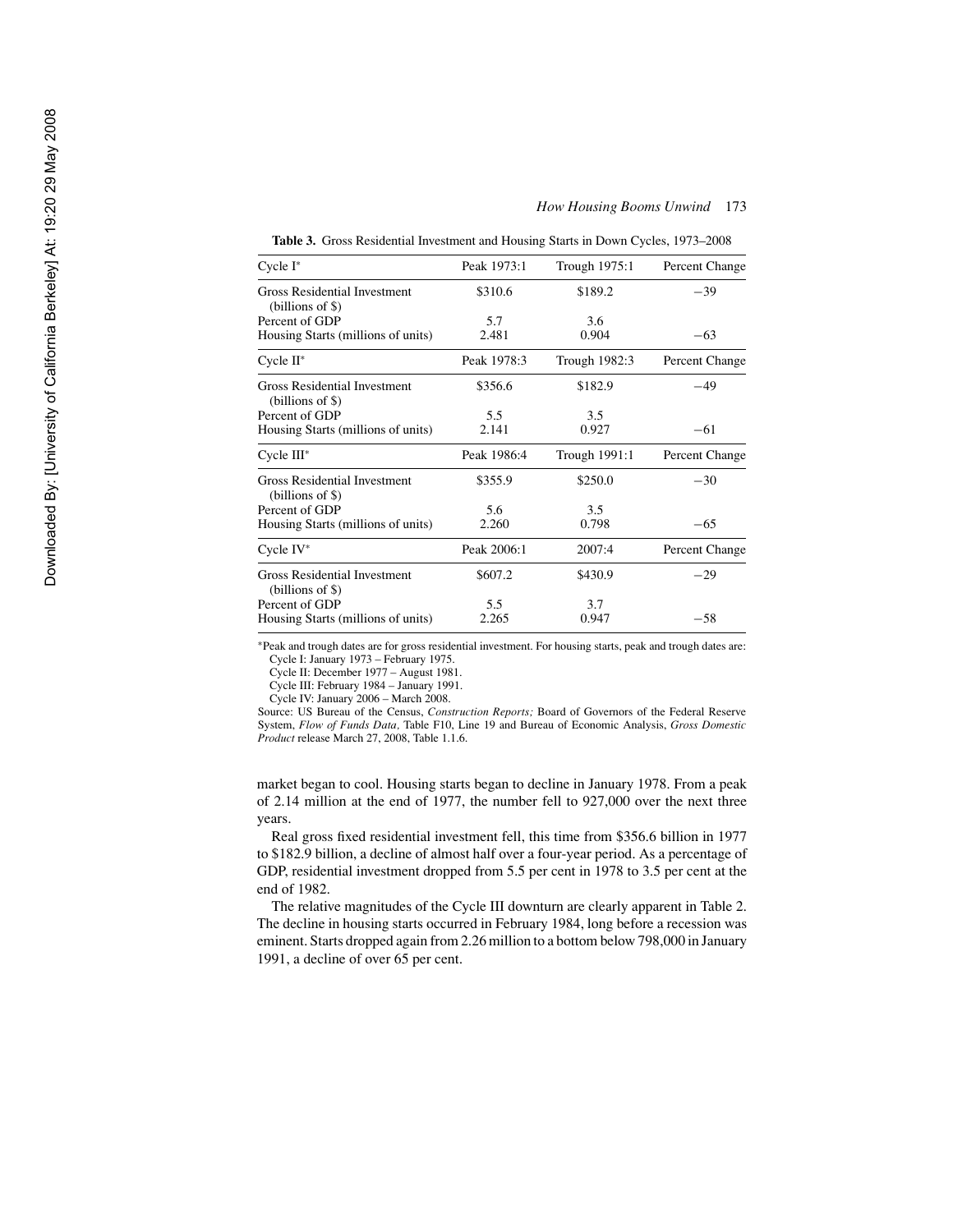This time there was a considerable lag between the decline in housing starts and the ultimate reduction in real residential fixed investment, which began in the fourth quarter of 1986. In Cycle III, the decline was only 30 per cent. Interestingly, the peak of residential fixed investment in real terms in 1986 was identical to the peak for residential fixed investment in 1978. Both were just 18 per cent above the peak level in 1973. From the peak, residential fixed investment fell from \$356 billion, or 5.6 per cent of GDP, to \$250 billion, or 3.5 per cent of GDP in January of 1991.

The three previous downturns had some striking similarities despite rather different economic circumstances. In all three cases, housing starts fell by about 60–65 per cent, while gross residential investment fell from about 5.5 per cent to about 3.5 per cent of GDP.

The current downturn appears to be different in some dimensions and similar in others. First, the peak in starts was again over 2 million. This time, however, gross residential investment in real dollars at the peak was significantly higher than it had been during the last three peaks. This is clearly visible in Figure 4. However, the peak, as a percentage of GDP was 5.5 per cent, exactly what it had been in the previous downturns. Clearly the housing decline will be a drag on the US economy throughout 2007 and 2008. But how much of a drag?

Housing starts were down to 947,000 by March 2008, a decline of 1.3 million units at annual rates. At a mean price of \$300,800, this would have represented a decline in final demand of roughly \$189,504 per unit net of land and imports (i.e. 63 per cent of \$300,800), or \$250 billion.

*Thus, ignoring any decline in the sales of existing homes, the decline in housing starts which was observed in the first half of 2007 reduced the GDP growth rate in 2007 by about 2 per cent.*

This ignores the multiplier, and it leaves residential fixed investment at about 4.3 per cent of GDP. If we assume instead that residential fixed investment will fall to 3.5 per cent of GDP, the historic trough, residential investment will fall by more than \$100 billion in nominal terms by 2008. This figure implies housing starts of roughly 850–900,000, consistent with past troughs.

Other direct effects on income from this decline include loss of brokerage commissions, fees from mortgage originations, and those services which are reckoned as 'closing costs' (including appraisal fees, building inspections, title insurance, and so forth). Existing home sales were lower by 2 million in March 2008 from their level at the end of 2005, and they are likely to decline further. The decline through March meant a loss of brokerage fees of almost \$20 billion. (This assumes average sales prices of \$250,000, an average commission of 5.5 per cent, and that 70 per cent of sales include brokers' participation.) Closing costs currently average about \$1,700 per sale. With 1.5 million sales, this represents \$2.6 billion in lost income. A reasonable decline in mortgage originations would be an additional \$1 million. Those mortgages would have generated about 300 basis points in total fees at origination. If the mean mortgage amount were \$200,000, then a total of about \$8 billion in fee income would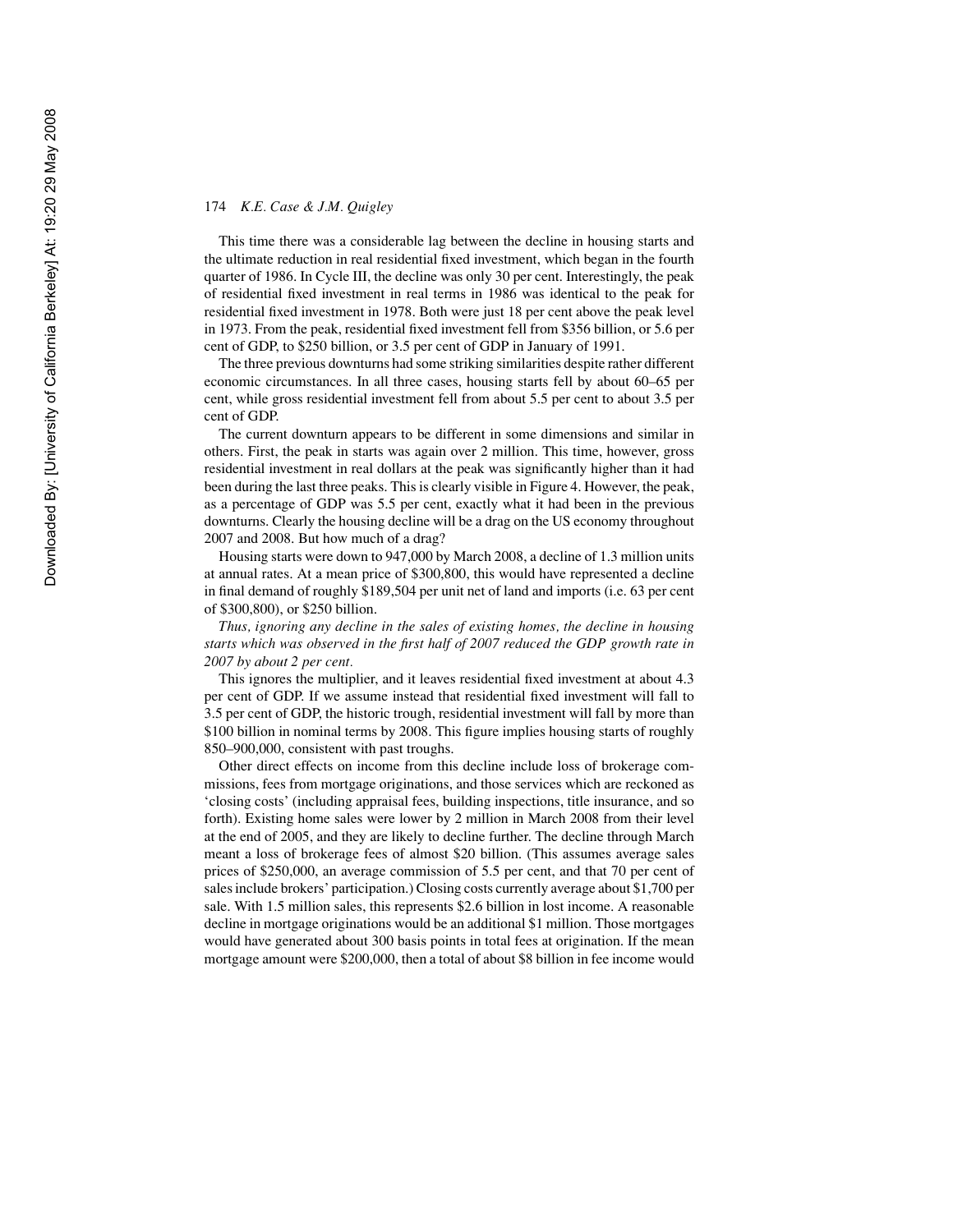be lost. Together, these three items yield a total of \$32 billion in lost income. Adding this to the potential loss of new construction, the total decline now appears to be about 3 per cent of GDP.

#### **Some Simulations**

To estimate the magnitude of the impacts of a downturn in housing production on the US national economy, we simulated the effects of a substantial decline in housing investment on real GDP using the well-known Fair Model of the economy (see Fair, 2004). This model, consisting of 30 stochastic equations and about 100 identities, has been used extensively in evaluating potential economic shocks and policy options for over three decades. The track record of the model is reported in Fair (2004).

The latest forecast available utilizes data through the fourth quarter of 2007. We conduct a simulation based on an assumed exogenous decline in real gross residential investment. Recall that during the three previous housing downturns, real gross residential investment fell by between 30 and 50 per cent; this was, on average, about approximately 2 per cent of GDP. The simulation exercise, reported in Figure 5, contemplates a decline in residential investment of \$275 billion, starting at the peak of \$525 billion in 2005:IV, and bottoming out at \$250 billion in 2008:IV. A rebound begins in 2009:I. Of this simulated decline, a drop of \$155 billion in residential



**Figure 5.** Real Residential Investment, Annualized (Billions of 2000 Dollars). *Source*: Fair Model simulation using data through 2007:IV.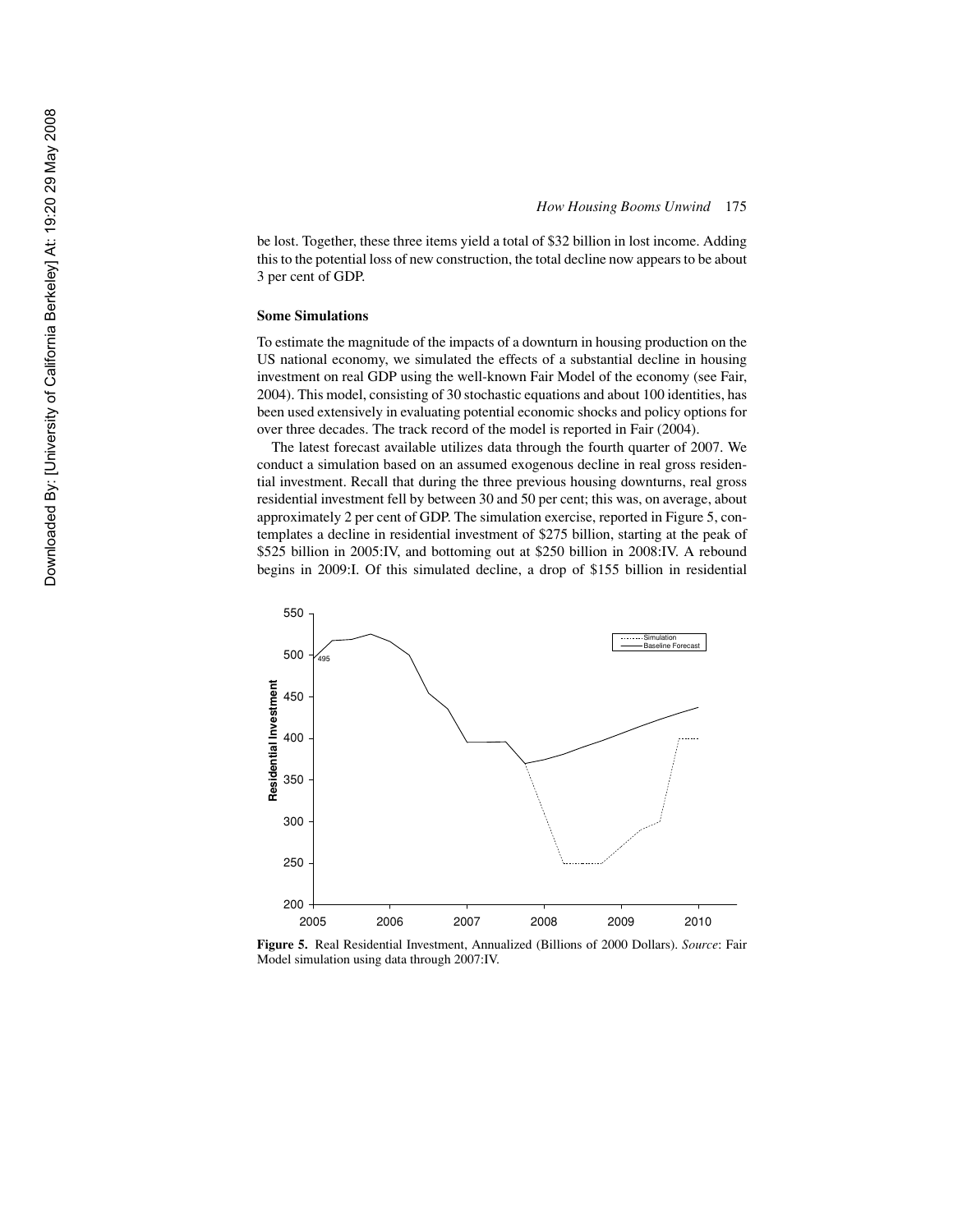investment had already been observed by 2007:IV. That leaves \$120 billion to be experienced between 2007:IV and 2008:IV. This is fully consistent with the sharp decline in housing starts observed in the spring of 2008.

The baseline simulation does not actually predict a recession for the US economy. The real growth rate reached a low of 0.6 percent in 2007:IV, and the baseline simulation forecasts short-term growth to be 2.5 percent or more. This is based upon the observed decline in real residential fixed investment of about one quarter from 2005:IV and a projected recovery in the first quarter of 2009.

The simulation reported in Figure 5 and in Table 4 is based on a decline in residential investment of about 50 percent from its peak to 2008:IV and a slower recovery beginning in the first quarter of 2009. As indicated in Table 4, with the larger decline in residential investment, real growth declines to 0.6 percent in 2008:II and remains below the growth rate of the baseline forecast until 2009. The impact on employment is quite large. Total payroll jobs are reduced by 870,000 from the baseline in the first quarter of 2009, and the difference remains above 300,000 in 2010. Under the more pessimistic simulation, the unemployment rate peaks at 5.6 percent in early 2009, while the baseline simulation forecasts a peak unemployment rate fully one half percent less.

The simulation suggests that the likely path of residential fixed investment will push the US economy to the very brink of a recession in the short term. But of course, these projections completely ignore any effects of the housing collapse transmitted through financial markets. These mechanisms, discussed below, have been increasingly important since the summer of 2007, suggesting that a recession arising from the housing downturn in the US economy is highly probable.

## **Financial Market Effects**

During the summer of 2007, liquidity in financial markets evaporated due to rapidly rising default and foreclosure rates, particularly in the sub-prime, Alt A, and the resetting ARM markets, many of which also carried teaser rates. For most of the past two decades, a highly competitive, innovative and liquid market had made mortgage money available to households who would not have met previous underwriting standards. With housing prices rising in most of the country, the increased collateral kept default rates, and certainly foreclosure rates, low.

A good deal of evidence suggests that default and foreclosure rates do not rise significantly unless property values fall (see Case & Shiller, 1996). The declines in value discussed above appear to be the proximate cause of the sub-prime crises. But with property values falling and monthly payments about to be re-set, a great deal of uncertainty is priced into the market. This uncertainty has caused a rapid, unanticipated, and extensive decline in liquidity. Much of the outstanding sub-prime paper is held as whole loans or as low-grade MBS by sub-prime companies, buy-andhold mortgage companies (e.g. Countrywide in the US), pension funds, insurance companies, and worldwide investors. Much of this debt was leveraged. As the quality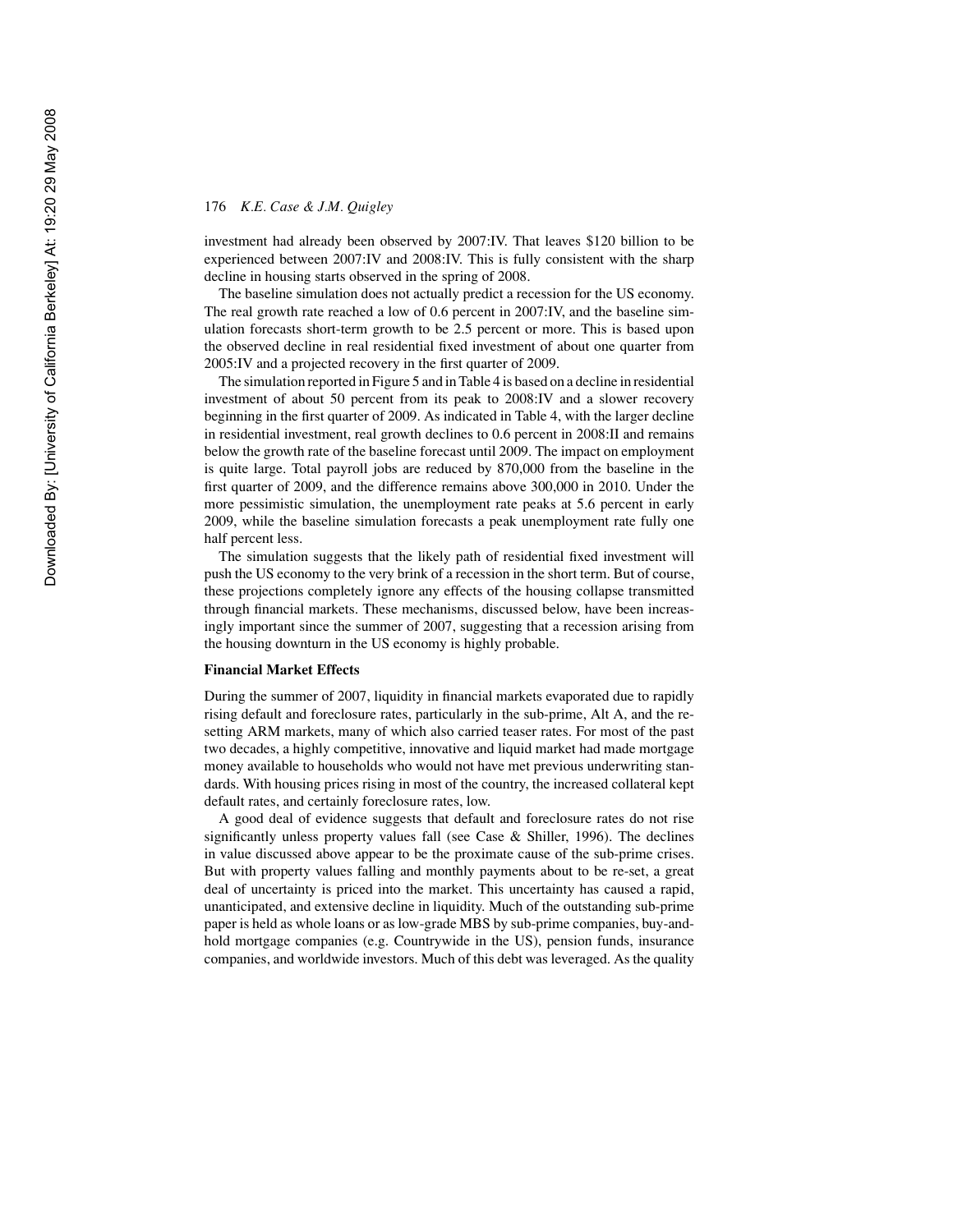|                                                                                                                                                                                                                                                                |                                            | Real GNP growth                                                 |                                                            |                                                  |                                                                                                                                                                                                                                                                                                     |                   | lable 4. Effects of reduction in real residential investment on national income and employment | Inemployment rate |                             |
|----------------------------------------------------------------------------------------------------------------------------------------------------------------------------------------------------------------------------------------------------------------|--------------------------------------------|-----------------------------------------------------------------|------------------------------------------------------------|--------------------------------------------------|-----------------------------------------------------------------------------------------------------------------------------------------------------------------------------------------------------------------------------------------------------------------------------------------------------|-------------------|------------------------------------------------------------------------------------------------|-------------------|-----------------------------|
|                                                                                                                                                                                                                                                                |                                            | (annual per cent change)                                        |                                                            |                                                  | Employment (millions)                                                                                                                                                                                                                                                                               |                   |                                                                                                | (per cent)        |                             |
| Quarter                                                                                                                                                                                                                                                        | Simulation                                 | Baseline                                                        | Difference                                                 | Simulation                                       | Baseline                                                                                                                                                                                                                                                                                            | <b>Difference</b> | Simulation                                                                                     | Baseline          | Difference                  |
|                                                                                                                                                                                                                                                                |                                            |                                                                 |                                                            |                                                  |                                                                                                                                                                                                                                                                                                     |                   |                                                                                                | $\frac{4}{3}$     |                             |
|                                                                                                                                                                                                                                                                |                                            |                                                                 | $\begin{array}{c}\n 4.96 \\ - 1.96 \\ - 1.1\n \end{array}$ | 47.98<br>147.95<br>148.18.53<br>148.53<br>150.16 |                                                                                                                                                                                                                                                                                                     |                   |                                                                                                |                   |                             |
|                                                                                                                                                                                                                                                                |                                            |                                                                 |                                                            |                                                  |                                                                                                                                                                                                                                                                                                     |                   |                                                                                                |                   |                             |
|                                                                                                                                                                                                                                                                |                                            |                                                                 |                                                            |                                                  |                                                                                                                                                                                                                                                                                                     |                   |                                                                                                | $\overline{51}$   |                             |
|                                                                                                                                                                                                                                                                |                                            |                                                                 | 0.4                                                        |                                                  |                                                                                                                                                                                                                                                                                                     |                   |                                                                                                | $\overline{5}$ .  |                             |
|                                                                                                                                                                                                                                                                |                                            |                                                                 | 0.6                                                        |                                                  |                                                                                                                                                                                                                                                                                                     |                   |                                                                                                | $\overline{51}$   |                             |
|                                                                                                                                                                                                                                                                |                                            |                                                                 | 0.3                                                        |                                                  |                                                                                                                                                                                                                                                                                                     |                   |                                                                                                | $\overline{5.1}$  |                             |
| $\begin{array}{l} 1.008:1\\ 2.008:11\\ 2.008:1\\ 2.008:1\\ 2.008:1\\ 2.009:1\\ 2.009:1\\ 2.009:1\\ 2.009:1\\ 2.009:1\\ 2.009:1\\ 2.000:1\\ 2.000:1\\ 2.000:1\\ 2.000:1\\ 2.000:1\\ 2.000:1\\ 2.000:1\\ 2.000:1\\ 2.000:1\\ 2.000:1\\ 2.000:1\\ 2.000:1\\ 2.00$ |                                            | 9 និង ទី ទី ដូន ទី ទី ទី ទី<br>ទី ទី ទី ទី ទី ទី ទី ទី ទី ទី ទី |                                                            |                                                  | $\begin{array}{l} 128.12 \\ 148.5 \\ 148.6 \\ 148.6 \\ 149.3 \\ 150.7 \\ 160.7 \\ 160.7 \\ 160.7 \\ 160.7 \\ 160.7 \\ 160.7 \\ 160.7 \\ 160.7 \\ 160.7 \\ 160.7 \\ 170.7 \\ 180.7 \\ 190.7 \\ 190.7 \\ 190.7 \\ 190.7 \\ 190.7 \\ 190.7 \\ 190.7 \\ 190.7 \\ 190.7 \\ 190.7 \\ 190.7 \\ 190.7 \\ 1$ |                   | conce condici<br>conce condici                                                                 | $\overline{51}$   | st se se del<br>Se se se se |
| 2010:1                                                                                                                                                                                                                                                         | 3.01                                       |                                                                 | $\overline{0.5}$                                           | 50.79                                            |                                                                                                                                                                                                                                                                                                     | $-0.4$            |                                                                                                | $\overline{51}$   |                             |
|                                                                                                                                                                                                                                                                | Source: Fair Model Simulation, April 2008. |                                                                 |                                                            |                                                  |                                                                                                                                                                                                                                                                                                     |                   |                                                                                                |                   |                             |

**Table 4.** Effects of reduction in real residential investment on national income and employment  $\frac{1}{2}$ J,  $\frac{1}{2}$ J. سنة 1.<br>مواليد Ŕ ÷,  $\ddot{\phantom{a}}$  $\ddot{\phantom{a}}$ -A  $\ddot{ }$  $Table 4$  Fffe

*How Housing Booms Unwind* 177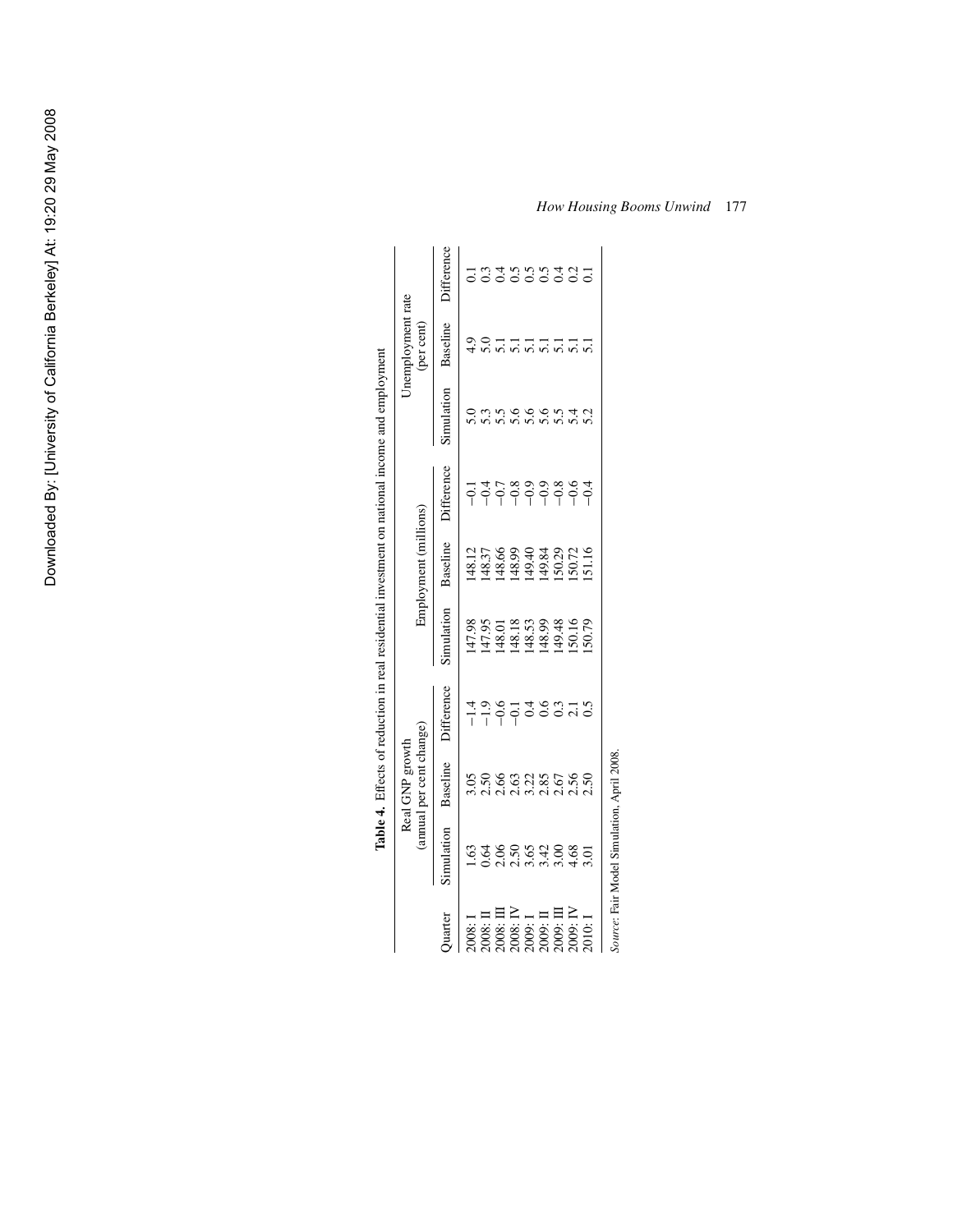of the underlying credit, as evidenced by default rates, has fallen, buyers have simply disappeared. At the same time, nervous banks and Wall Street firms have been calling outstanding loans, even when lenders have reasonable expectations of being paid off in full. Many banks became much more aggressive, seizing collateral for quick resale, often realizing substantial losses. There was little demand for anything but the highest quality debt after June 2007. Many highly profitable companies were threatened with bankruptcy because they didn't have the ability to generate cash quickly – even though the cash flows from their bond portfolios remain quite sound.

What is the effect of this unprecedented mortgage crisis on the US economy?

Some evidence is available. Since the summer of 2007, the Federal Home Loan Banking system has greatly increased lending to member banks. (These mechanisms for stimulating retail lending are described in Green & Wachter, 2007.) Despite this, a sharp drop in pending home sales was reported by the National Association of Realtors in September 2007, and this continues through June 2008. The cause of this decline seems to have been a dramatic change in mortgage underwriting standards. This has increased denial rates by lenders for loans which have always been profitable to them. By September, the demand for mortgages in the sub-prime sector of the market as well as the jumbo sector dried up completely. The supply of credit had evaporated.

There is further evidence on the losses from payment resets – increases in payments on adjustable mortgages arising from contractual terms and expired teaser rates. In March 2007, First American Core Logic forecasted losses at \$112 billion over five years from 1.1 million foreclosures (Cagan, 2007). When compared to the \$2 trillion in loan originations as recently as 2004, these losses seem manageable. Data released by Loan Performance, Inc suggests that the problem is larger (http://www.loanperformance.com). By including all mortgage loans – sub-prime (B&C, Alt A, no-doc) pools, home improvement loans, high LTV loans (over 125 per cent), home equity lines (HELOCs) and second mortgages – they calculate loss exposure at 8.8 million loans, totaling nearly \$2 trillion dollars.

Clearly it is impossible to tell just how large the impact of this debt/liquidity problem will be, but the industry is shedding jobs at a rate that points to sharply lower originations and a continuing credit crunch. *Mortgage Daily* (7 September 2007) estimated that 20,000 of 53,000 total mortgage brokerage firms will exit the industry by the summer of 2008 and another 5,000 by mid 2009. It was widely reported that Countrywide cut 26,000 jobs in September 2007. Three months later, it was acquired by Bank of America, presaging further job cuts.

As early as the Fall of 2007, reverberations from housing in US financial markets were apparent in other large markets. In the UK, a bank run on Northern Rock had precipitated direct action by the Bank of England. At the same time, the London-based HSBC announced the closure of its mortgage division, laying off 800 staff and taking a change of \$945 million against its balance sheet.

All of this has occurred in a relatively low interest rate environment and without a recession.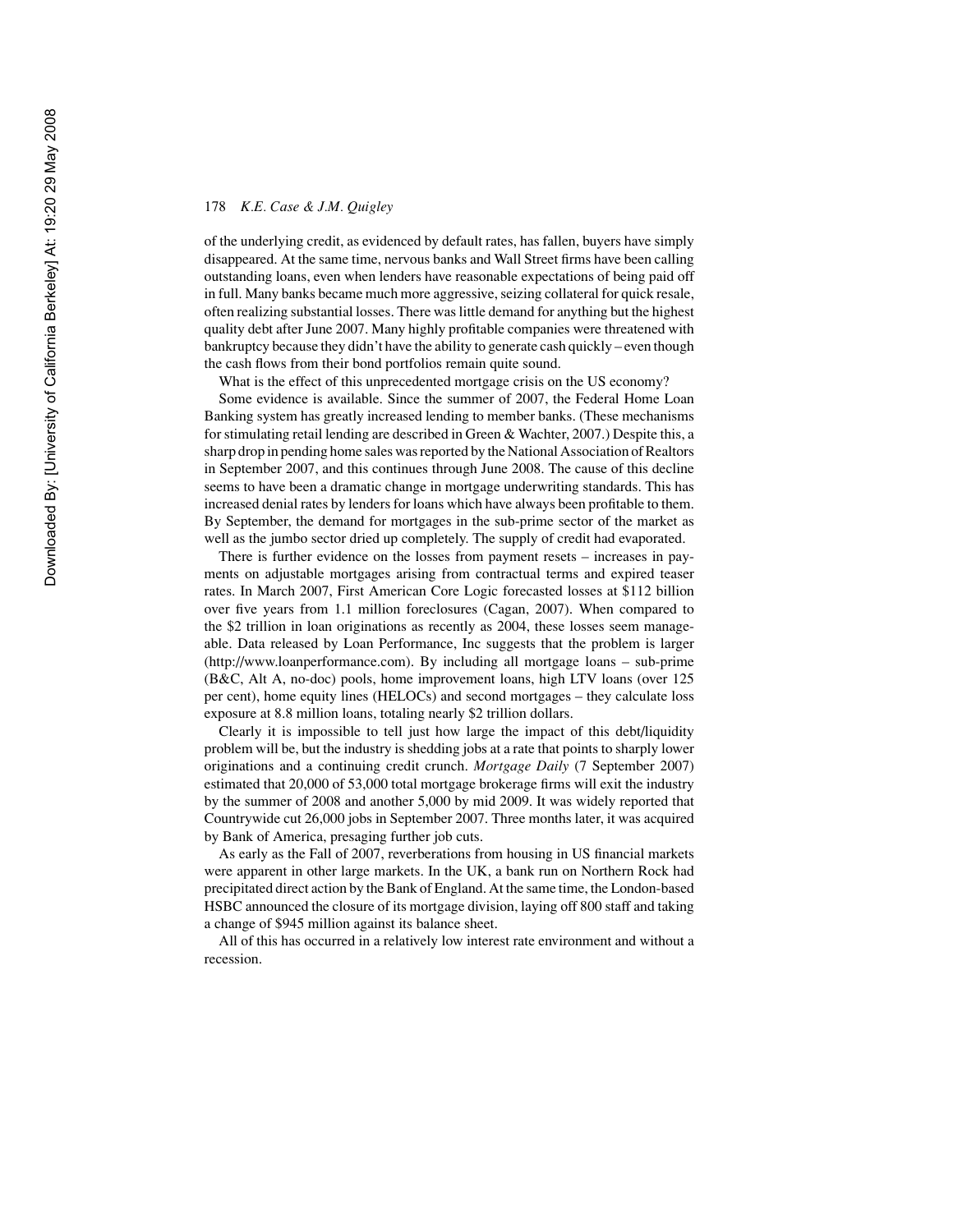### **Conclusion**

On the current trajectory, the fading boom in the US housing market will lead to: reductions in consumer spending; declines in housing starts, completions and net residential investment; and to reductions in housing transactions volumes and the associated fee income from these activities. It will also lead to repercussions through financial markets in the US and in Europe as well. This paper provides an order-ofmagnitude estimate of these effects using the history of the past three downturns in the housing market as a backdrop. We estimate very small consequences for the economy from the wealth effect, but quite large consequences arising from the income effect associated with a decline in the housing sector.

The decline in the U.S. housing market since after 2006 had already exerted a major impact on national income by early 2008. As of March 2008, the decline in residential investment (net of imported material and not including land) was roughly \$250 billion. In addition, lost fees and mortgage business resulting from the decline in existing home sales totaled roughly \$32 billion, bringing the direct income effects to over \$280 billion. If a reasonable multiplier of 1.4 is applied to that figure, the total direct and indirect impacts of the housing market decline which had already taken place by early 2008 comes to roughly 2.9 percent of GDP each year until recovery. The US economy had been growing at about that rate; thus the housing decline by itself had brought the economy to the doorstep of recession by March 2008. During the last quarter of 2007 and the first quarter of 2008, the U.S. economy grew at a rate of about 0.6 percent.

The situation in early 2008 was very similar to conditions at the bottoms of the last three national cycles. Housing starts have now fallen for the fourth time since 1973 from over two million at the peak to under a million. In the three previous quarters (since 1973) in which housing starts have fallen below one million, the US economy has slipped into recession.

When the financial market effects are added to these direct income effects, current developments in the US housing market may lead to broader reversals, zero growth, and perhaps a recession in the US economy during 2008. These effects will be felt more broadly in European financial and product markets as well.

#### **Acknowledgments**

A previous version of this paper was presented at a joint session of the American Economic Association and the American Real Estate and Urban Economics Association, Chicago, January 5 2007. The paper benefited from the comments on Chris Mayer and from those of two anonymous referees. We are also grateful for the help of Larry Rosenthal and for the invaluable research assistance of Alexandra Toteva.

#### **References**

Abramovitz, M. (1964) *Evidence of Long Swings in Construction since the Civil War* (New York: National Bureau of Economic Research).